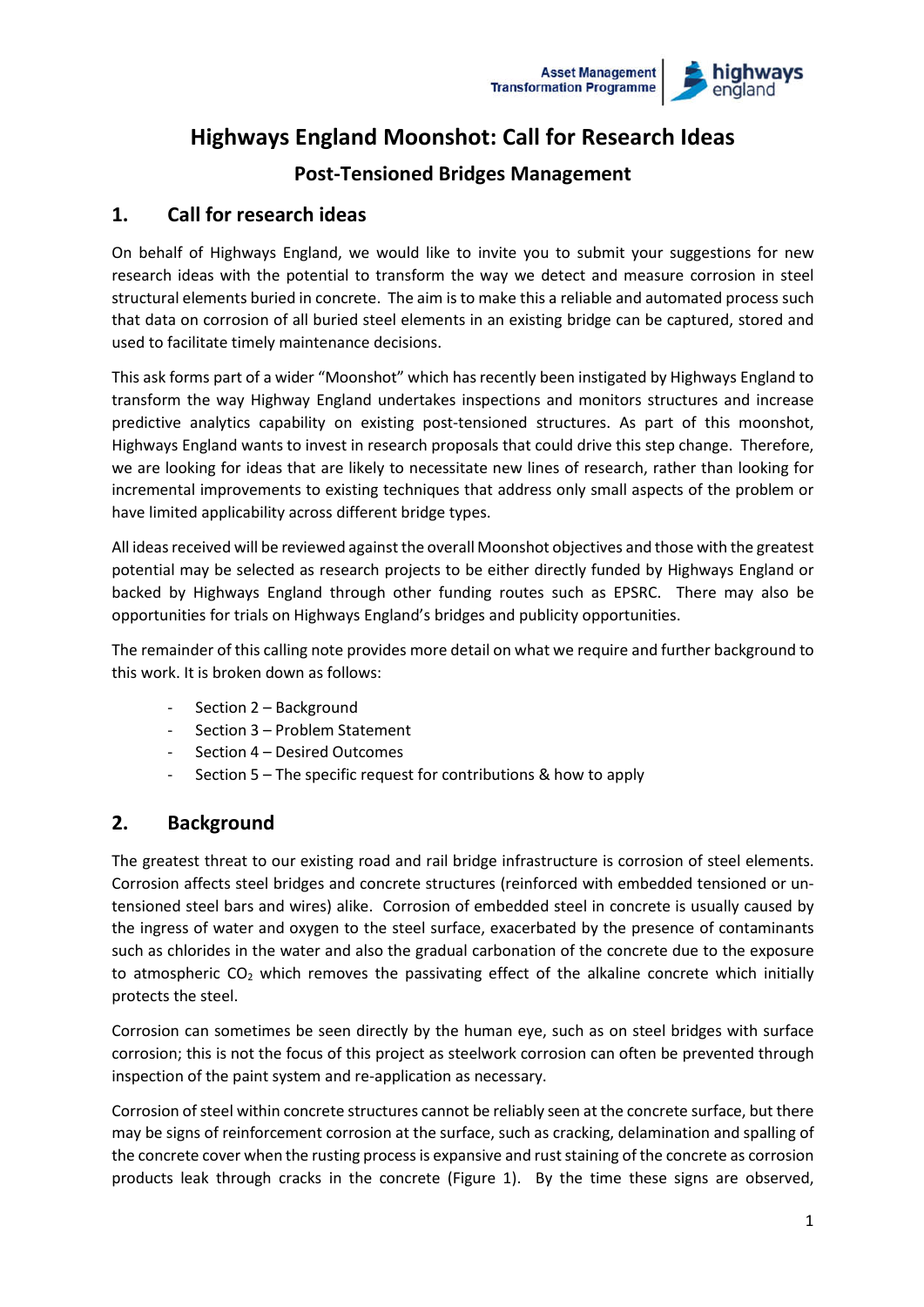#### **Asset Management Transformation Programme**



corrosion is usually well advanced and the opportunity to prevent it has been missed. Even when corrosion damage is detected, it is very difficult to determine the extent of the damage reliably without tactile inspection and intrusive removal of concrete to actually see and measure it; an activity which itself further weakens the bridge. The corrosion damage may also lead to reduced load-carrying capability and the need for repair and strengthening.

Steel reinforcing bars are embedded within concrete to provide tensile strength, and are typically protected from chemical attack by the alkaline environment

Where the steel is not fully protected (e.g. low cover between steel and concrete surface), corrosion onset can occur. The expansive nature of corrosion causes visible cracks

Continued corrosion of the reinforcement can cause large sections of concrete to be expelled (spalling), which facilitates further corrosion and loss of section, weakening the structure



*Figure 1 – Reinforcement corrosion-induced cracking and concrete spalling in a normally-reinforced concrete deck slab*

A greater challenge is presented by corrosion of high strength steels used for prestressing and all steels in the presence of chlorides. Anaerobic corrosion can occur which does not give rise to expansive rust products and hence no surface crack or spalling. Also the presence of chlorides leads to local corrosion pitting that again may not cause sufficient rust product to cause spalling and may also contribute to hydrogen embrittlement. The strength of the steel is then weakened by both the loss of cross-section and the embrittlement of the remaining steel. Once again, the damage is difficult to reliably measure without removal of concrete to measure it and embrittlement cannot currently be measured without removing steel samples for laboratory testing (Figure 2).

The risk of steel reinforcement corrosion can be predicted with varying accuracy and levels of confidence by carbonation and chloride testing and half-cell potential surveys (1) (2), but these require human access to the bridge and contact with all its surfaces; carbonation and chloride tests are also intrusive, requiring concrete samples to be removed and the results are valid only for the area of removal. History has shown that these methods of inspection and investigation are not fully effective in identifying problems and stimulating action because of the extent of testing required to monitor a whole bridge and the difficulty of accessing all such areas. A diagrammatic representation of the current state-of-the-art technologies employed in the industry are shown in the infographic presented in Appendix A.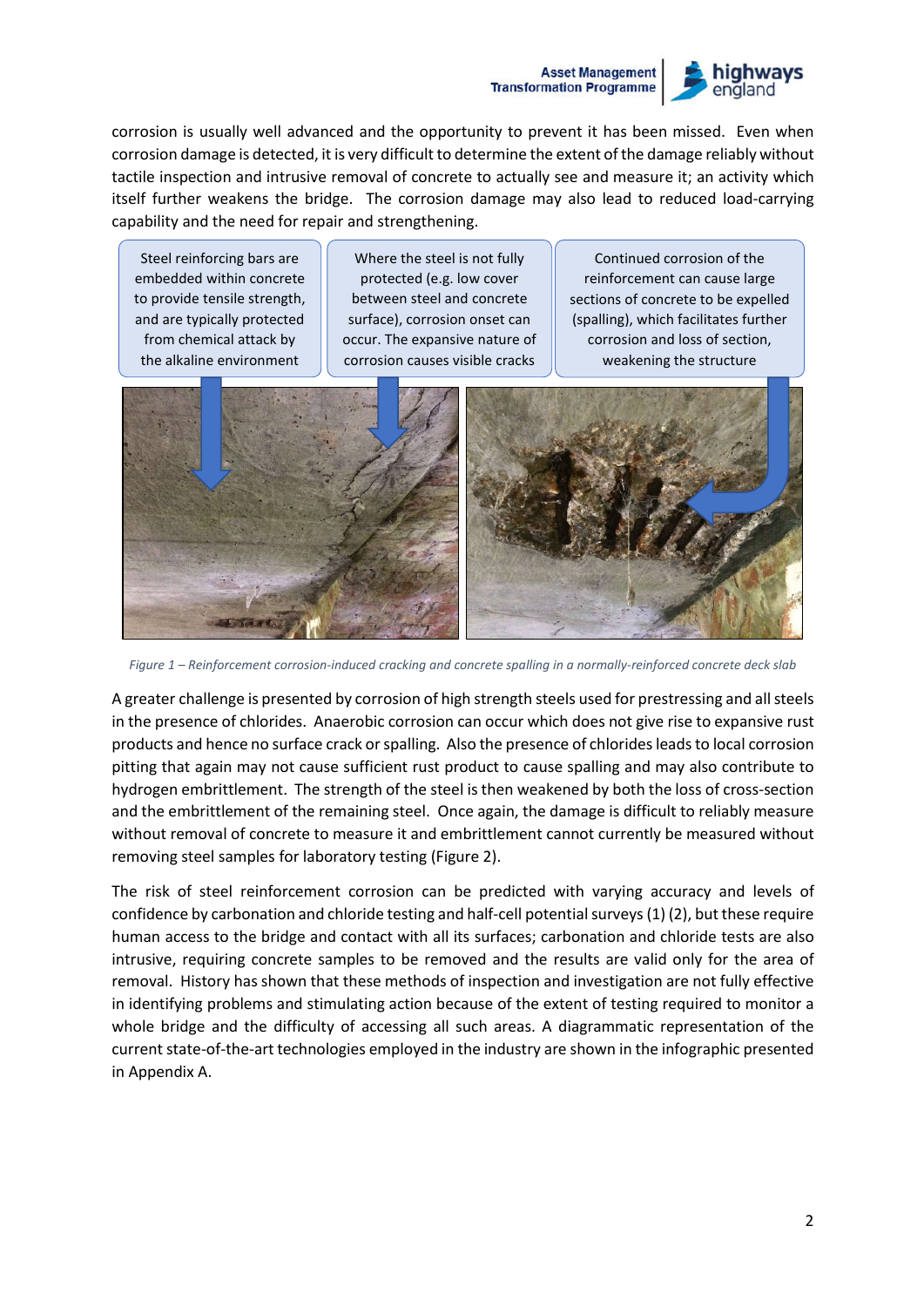





Ducts can be metallic or PVC, with cementitious grout injected for added protection. However, in some older bridges, strands are embedded in concrete without ducts.

Direct visual inspection and testing of strands requires duct location to be known, followed by coring to depth and removal of grout. Repair required to restore condition of grout/duct (if present) afterwards.

*Figure 2 - Typical Post-Tensioned Duct/Strand Layout within Bridge and Intrusive Investigations*

#### **3. Problem Statement**

In simple terms we need a method to identify for each concrete bridge with buried steel tension elements (particularly encased post-tensioned members):

- **1. if the conditions for corrosion exist and how severe they are;**
- **2. if corrosion is actually occurring; and,**
- **3. how much corrosion has occurred and what loss of strength resultsin the elements affected.**

We want to reliably detect the corrosion of steel in concrete and the conditions which cause it, such that appropriate preventative maintenance action can be taken before conditions deteriorate to the point at which corrosion can begin. Where corrosion has already begun, we need to be able to identify the location of such corrosion and measure the reduction that has occurred in the steel cross-section to allow the calculation of residual strength. This information needs to be determined continuously or at sufficiently frequent intervals that deterioration (or the potential for deterioration) can be tracked, and safety can be monitored in effectively real time.

There are already strategies and technologies to address the above, but they rely heavily on human intervention to gather the information (and as such are unaffordable to do comprehensively), on intrusive techniques (which can further weaken the structure in the process), and on a series of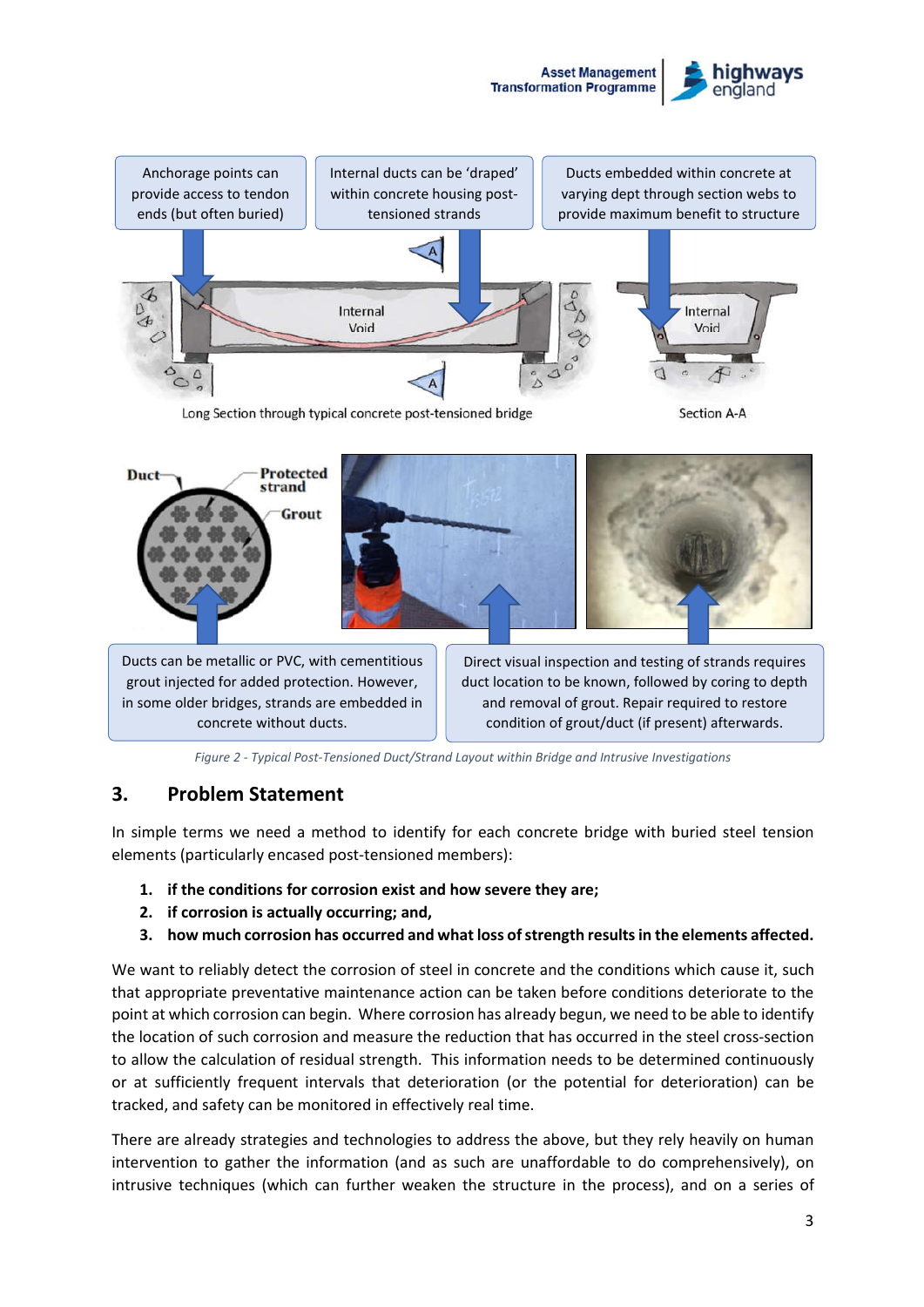#### **Asset Management Transformation Programme**



different technologies with different degrees of maturity and reliability (none of which can deliver the required results in all situations at present). There is no single approach to monitoring the conditions for and detecting deterioration that is either reliable or affordable to deploy on all bridges.

A state-of-the-art review of what is currently done to detect and assess corrosion damage, including what technologies are used and their varying states of maturity, is included in the accompanying document (3). Examples of the current approach to addressing the challenges are as follows, but it is emphasised that they are not exhaustive and **do not** deliver the outcomes needed by industry (which are defined in the next section):

- **1. Identifying if the conditions for corrosion exist and how severe they are:**
	- Look for visible signs of water ingress
	- Identify high chloride levels in the concrete, carbonation of concrete near the reinforcement, acidic conditions via pH metres
	- Identify areas of poor corrosion protection
- **2. Identifying if corrosion is actually occurring:**
	- Look for delamination, spalling or rust staining of concrete
	- Use corrosion probes to identify electrical activity associated with corrosion
	- Intrusive investigation to remove concrete to look at the embedded steel
	- Acoustic emission monitoring mainly to listen for wire and bar breaks
- **3. Identifying how much corrosion has occurred:**
	- Intrusive investigation to remove concrete to look at the embedded steel
	- Use established scanning techniques, all of which have limited applicability e.g. X-ray
	- Use less developed scanning techniques e.g. magnetic flux leakage

### **4. Desired Outcomes**

Highways England seeks an approach to managing concrete bridges with buried steel elements; particularly encased post-tensioned tendons, which:

- identifies if the conditions for corrosion exist and how severe they are; if corrosion is actually occurring; and how much corrosion has occurred, so as to enable the resulting loss of strength to be determined and / or,
- enables gathering and recording this information continuously or at sufficiently frequent intervals (e.g. during the 2-year cycle of bridge inspections) that interventions can be made ideally before damage occurs, but also that pre-existing damage and its rate of deterioration can be determined with interventions before safety is compromised and,
- does not require closures of the highway to gather the information other than at initial installation of any permanent sensing / measuring devices required to be retrofitted to existing bridges (but ideally not even then)
- is affordable, such that the costs per bridge in say a 5-year period are comparable to existing available maintenance budgets per bridge and,
- is reliable in terms of its consistent data recording accuracy or for imbedded sensors will continue functioning over the residual life of a bridge and,
- is reliable in terms of the accuracy of the data it captures such that there is a quantifiable level of accuracy (e.g. % tolerance on loss of section from corrosion) with the ability to identify and monitor trends in deterioration, potentially benchmarking against other identical structural elements on the same structure and,
- Installation imparts minimal damage and maintenance imparts zero damage to the structure.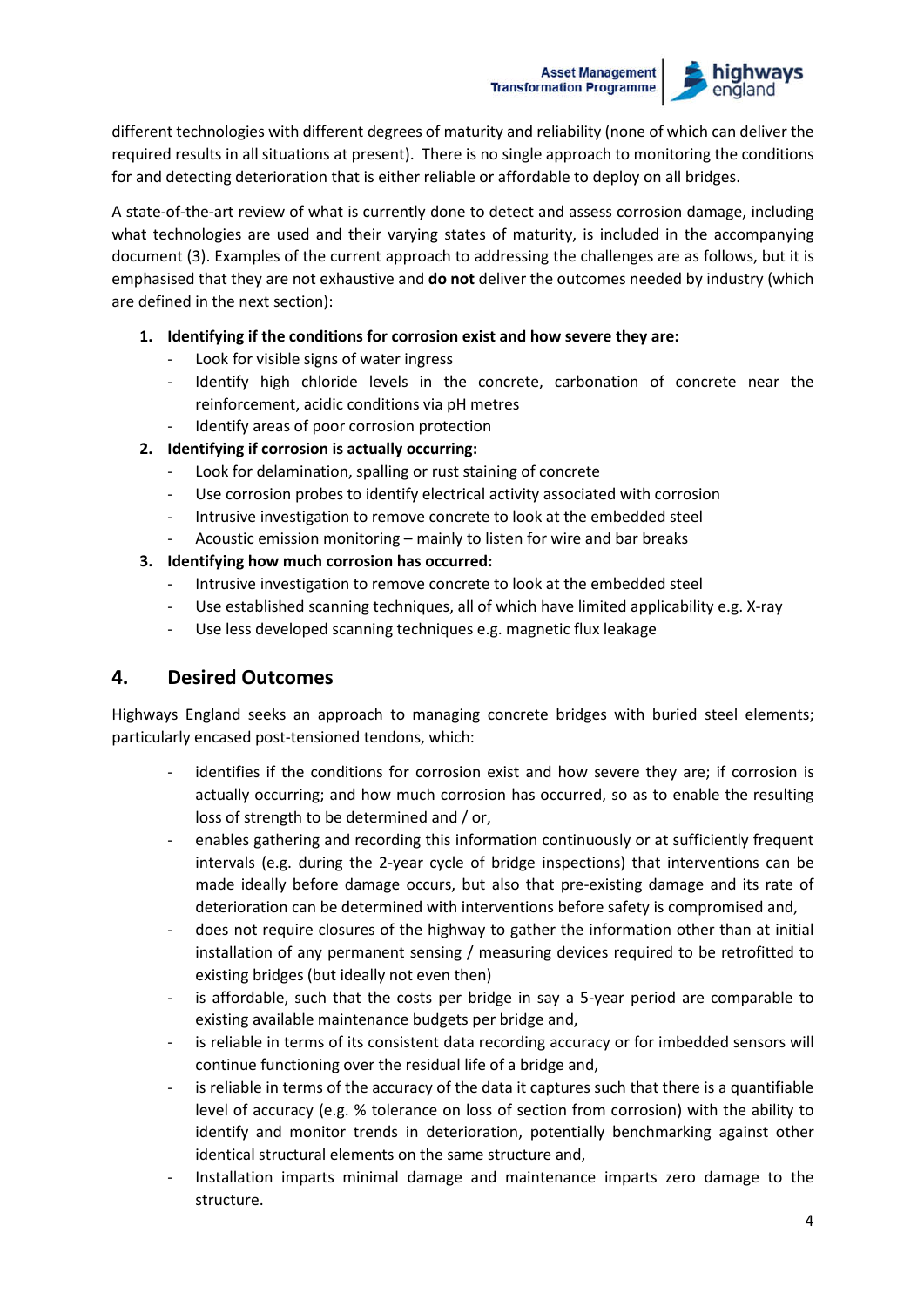#### **Asset Management Transformation Programme**



It is acknowledged that it is highly unlikely that a single solution will suddenly emerge that provides all the above outcomes but, equally, no combination of currently available techniques and technologies has been identified to address them either. The intent therefore is, rather than to continue to try to find a use for existing technologies, to work from the fundamental requirements to identify scientific techniques that could be harnessed to develop a solution to one or more of the three fundamental problems from Section 3 (do conditions for corrosion exist, if it is occurring and if so, how much).

Initially we are interested in identifying all possible techniquesfor further development. They will then be assessed against their potential to deliver the outcomes required, specifically their potential to:

- gather and record the relevant information at appropriate intervals without asset closures
- be made affordable for wholesale use, even if initial concepts and prototypes are not commercially viable
- be developed into reliable techniques in terms of resilience and accuracy

## **5. The specific request for contributions & how to apply**

If you are interested to contribute your ideas for potential funding or other support by Highways England, then please use the online form (linked below) with the following information:

- 1. Your organisation
- 2. Your name, role and contact details (email and telephone)
- 3. Which of the three problem statement(s) your research idea addresses:
	- *If the conditions for corrosion exist and how severe they are;*
	- *If corrosion is actually occurring; and,*
	- *How much corrosion has occurred and what loss of strength results in the elements affected.*
- 4. Brief description of your research idea (please try to limit this to 1000 words)
- 5. Whether the expertise for this research exists in your organisation
- 6. Brief details, if any, of similar research you are engaged in and with whom (300 words)
- 7. If any research related to points 4 or 6 is currently underway already, indicate broadly how progressed this research is, and the potential timeframes involved.
- 8. Whether you would be interested in principle in advancing this research if it was selected for Highways England backing.

#### **Please use the online form for submissions: https://bit.ly/2YeB8cr by 26/02/21.**

#### **Responses will be reviewed by a Highways England panel led by Vlad Palan and Chris Hendy.**

Please speak to *chris.mundell@atkinsglobal.com* for any queries you may have.

### **6. References**

1. **UK Bridges Board.** *Inspection Manual for Highway Structures - Volume 1: Reference Manual.*  London : TSO, 2007.

2. **Highways England.** *Repair and Management of Deteriorated Concrete Highway Structures.* s.l. : Highways England, 2019. CS 462 - Revision 0.

3. **Highways England.** *Post-Tensioned Non-Destructive Testing and Monitoring Techniques: Assessment of Available Methodologies.* 2020. *(Document appended to this challenge statement)*